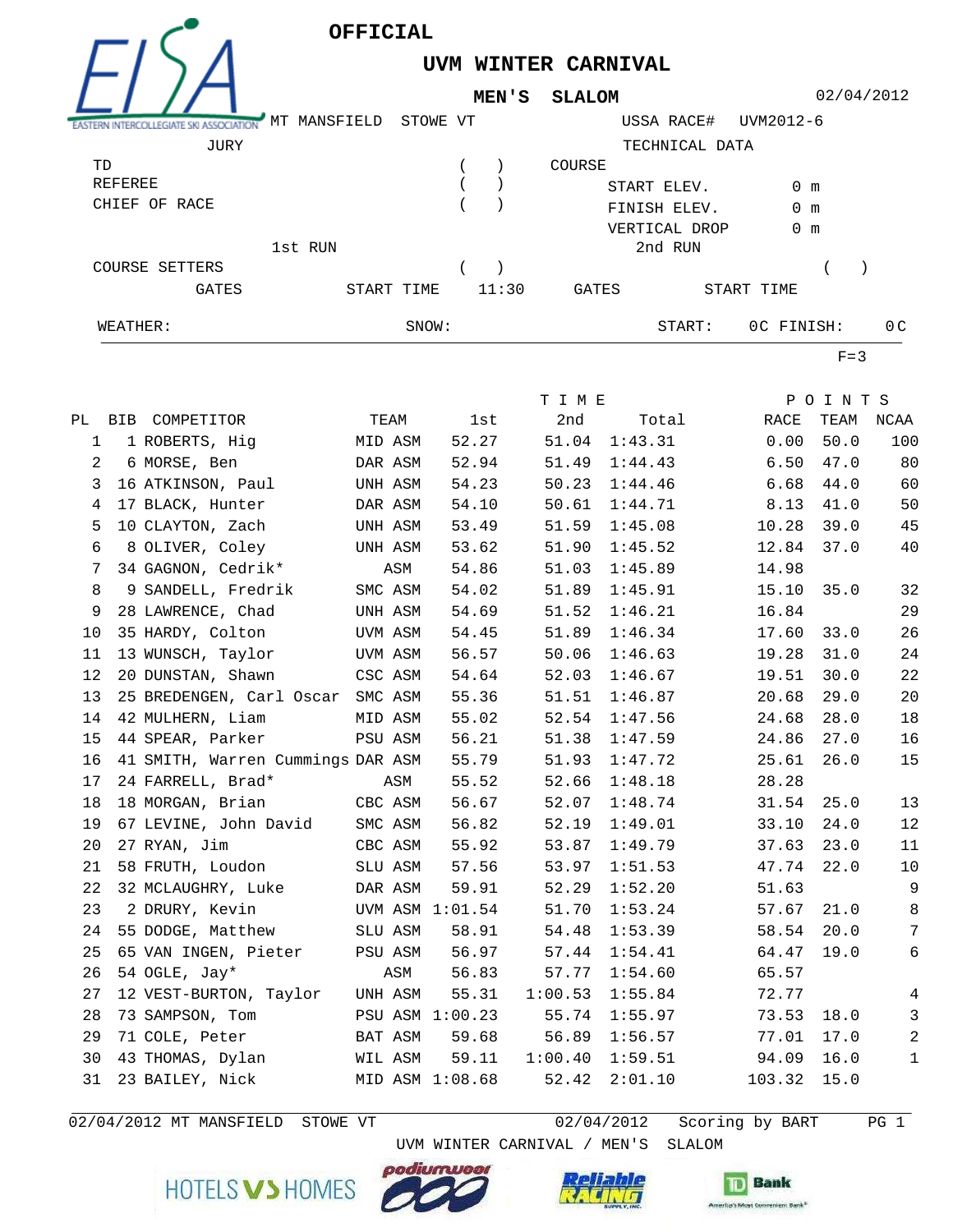|    |                                          |                |                 | T I M E |            |                 | POINTS    |
|----|------------------------------------------|----------------|-----------------|---------|------------|-----------------|-----------|
|    | PL BIB COMPETITOR TEAM                   |                | 1st             | 2nd     |            | Total RACE      | TEAM NCAA |
| 32 | 36 SCOTT, Graham SLU ASM 1:09.87         |                |                 | 52.63   | 2:02.50    | 111.45 14.0     |           |
| 33 | 3 FARRELL, Bobby UVM ASM                 |                | 59.76           | 1:03.82 | 2:03.58    | 117.72          |           |
| 34 | 79 BROWN, Devon BAT ASM 1:03.50          |                |                 | 1:00.17 | 2:03.67    | 118.25 13.0     |           |
| 35 | 49 SCHUMAN, Keith*                       | ASM            | 57.47           | 1:06.91 | 2:04.38    | 122.37          |           |
| 36 | 51 MARTIN, Dustin SLU ASM                |                | 59.26           | 1:08.11 | 2:07.37    | 139.73          |           |
| 37 | 59 RANDALL, William CBC ASM              |                | 58.86           | 1:08.81 | 2:07.67    | 141.48 12.0     |           |
| 38 | 53 HOUSER, Scott SLU ASM 1:16.14         |                |                 | 55.62   | 2:11.76    | 165.23          |           |
| 39 | 68 TALBOTT, Brent BAT ASM 1:00.74        |                |                 | 1:11.70 | 2:12.44    | 169.18          | 11.0      |
| 40 | 31 CUMMISKEY, Sean WIL ASM 1:18.96       |                |                 | 53.75   | 2:12.71    | 170.75          | 10.0      |
| 41 | 84 OCHS, Geofrey BC ASM 1:00.75          |                |                 | 1:12.47 | 2:13.22    | 173.71          | 9.0       |
| 42 | 15 LEAFE, Trevor DAR ASM                 |                | 54.18           | 1:20.29 | 2:14.47    | 180.97          |           |
| 43 | 37 MAJOR, Victor WIL ASM                 |                | 56.91           | 1:18.08 | 2:14.99    | 183.99          | 8.0       |
| 44 | 61 COLT, William Richard PSU ASM 1:16.39 |                |                 | 1:08.38 | 2:24.77    | 240.79          |           |
| 45 | 4 MCNEALUS, Andrew MID ASM 1:43.38       |                |                 | 51.39   | 2:34.77    | 298.87          |           |
|    | 46 72 BOLGER, Stacey BC ASM 1:16.30      |                |                 | 1:24.98 | 2:41.28    | 336.68          | 7.0       |
|    | Did Not Finish                           |                |                 |         |            |                 |           |
|    | 5 HIGGINS, Sean UVM ASM                  |                | 0.00            | 0.00    | : 0.00     | $***$ .**       |           |
|    | 11 SHPALL, Bryan                         | MID ASM        | 0.00            | 0.00    | : 0.00     | $***$ .**       |           |
|    | 7 COFFEY, Sam                            | <b>UNH ASM</b> | 0.00            | 0.00    | : 0.00     | $***$ **        |           |
|    | 38 BEADON, Christopher PSU ASM           |                | 0.00            | 0.00    | : 0.00     | $***$ **        |           |
|    | 22 MOTTAU, Tanner*                       | ASM            | 0.00            | 0.00    | : 0.00     | $***$ **        |           |
|    | 14 WOOLSON, Thomas*                      | <b>ASM</b>     | 0.00            | 0.00    | : 0.00     | $***$ **        |           |
|    | 29 MCKENNA, Matthew CBC ASM              |                | 0.00            | 0.00    | : 0.00     | $***$ **        |           |
|    | 30 KEATING, Chris*                       | ASM            | 0.00            | 0.00    | : 0.00     | $***$ **        |           |
|    | 48 NOLAN, Matthew*                       | ASM            | 0.00            | 0.00    | : 0.00     | $***$ **        |           |
|    | 57 MCNAMARA, Kevin HAR ASM               |                | 0.00            | 0.00    | : 0.00     | $***$ **        |           |
|    | 47 NOCEK, Christopher WIL ASM            |                | 0.00            | 0.00    | : 0.00     | $***$ **        |           |
|    | 45 PENDLETON, C Blake*                   | ASM            | 0.00            | 0.00    | : 0.00     | $***$ **        |           |
|    | 52 HOULE, Carson WIL ASM                 |                | 0.00            | 0.00    | : 0.00     | $***$ **        |           |
|    | 46 BRADBURY, Christopher* ASM            |                | 0.00            | 0.00    | : 0.00     | $***$ **        |           |
|    | 81 BEERS, Matthew                        | SMC ASM        | 0.00            | 0.00    | : 0.00     | $***$ **        |           |
|    | 62 ZUCCO, Derek                          | BC ASM         | 0.00            | 0.00    | : 0.00     | $***$ , **      |           |
|    | 74 SPIELVOGEL, Andrew                    | HAR ASM        | 0.00            | 0.00    | : 0.00     | ***.**          |           |
|    | 63 LAWLESS, Ryan                         | CSC ASM        | 0.00            | 0.00    | : 0.00     | $***$ .**       |           |
|    | 75 OOT, Matthew                          | CSC ASM        | 0.00            | 0.00    | : 0.00     | $***$ **        |           |
|    | 83 MIKELL, Whitney                       | WIL ASM        | 0.00            | 0.00    | : 0.00     | $***$ **        |           |
|    | 80 IRWIN, Lee                            | CSC ASM        | 0.00            | 0.00    | : 0.00     | $***$ **        |           |
|    | 69 ATWOOD, Joe                           | CSC ASM        | 0.00            | 0.00    | : 0.00     | ***.**          |           |
|    | 77 MELE, Edward                          | BC<br>ASM      | 0.00            | 0.00    | : 0.00     | $***$ .**       |           |
|    | 82 CAMPBELL, James                       | BC ASM         | 0.00            | 0.00    | : 0.00     | $***$ **        |           |
|    | Did Not Finish 2nd Run                   |                |                 |         |            |                 |           |
|    | 21 JONES, Alex                           | BAT ASM        | 55.78           | 0.00    | : 0.00     | $***$ **        |           |
|    | 19 MARSHALL, Craig                       |                | CBC ASM 1:25.07 | 0.00    | : 0.00     | $***$ **        |           |
|    | 60 SPANGLER, Timothy                     | SMC ASM        | 56.84           | 0.00    | : 0.00     | ***.**          |           |
|    | 56 WATANABE, Takehiro*                   | ASM            | 55.63           | 0.00    | : 0.00     | $***$ .**       |           |
|    | 50 LIEB, Coleman                         | BAT ASM        | 56.40           | 0.00    | : 0.00     | $***$ .**       |           |
|    | 64 BECK, Andrew                          | PSU ASM        | 57.22           | 0.00    | : 0.00     | $***$ .**       |           |
|    | 66 BRYANT, Nathan                        |                | SMC ASM 1:07.72 | 0.00    | : 0.00     | $***$ **        |           |
|    | 70 TINGLE, Patrick                       | CSC ASM        | 57.46           | 0.00    | : 0.00     | $***$ **        |           |
|    | 02/04/2012 MT MANSFIELD STOWE VT         |                |                 |         | 02/04/2012 | Scoring by BART | PG 2      |

UVM WINTER CARNIVAL / MEN'S SLALOM